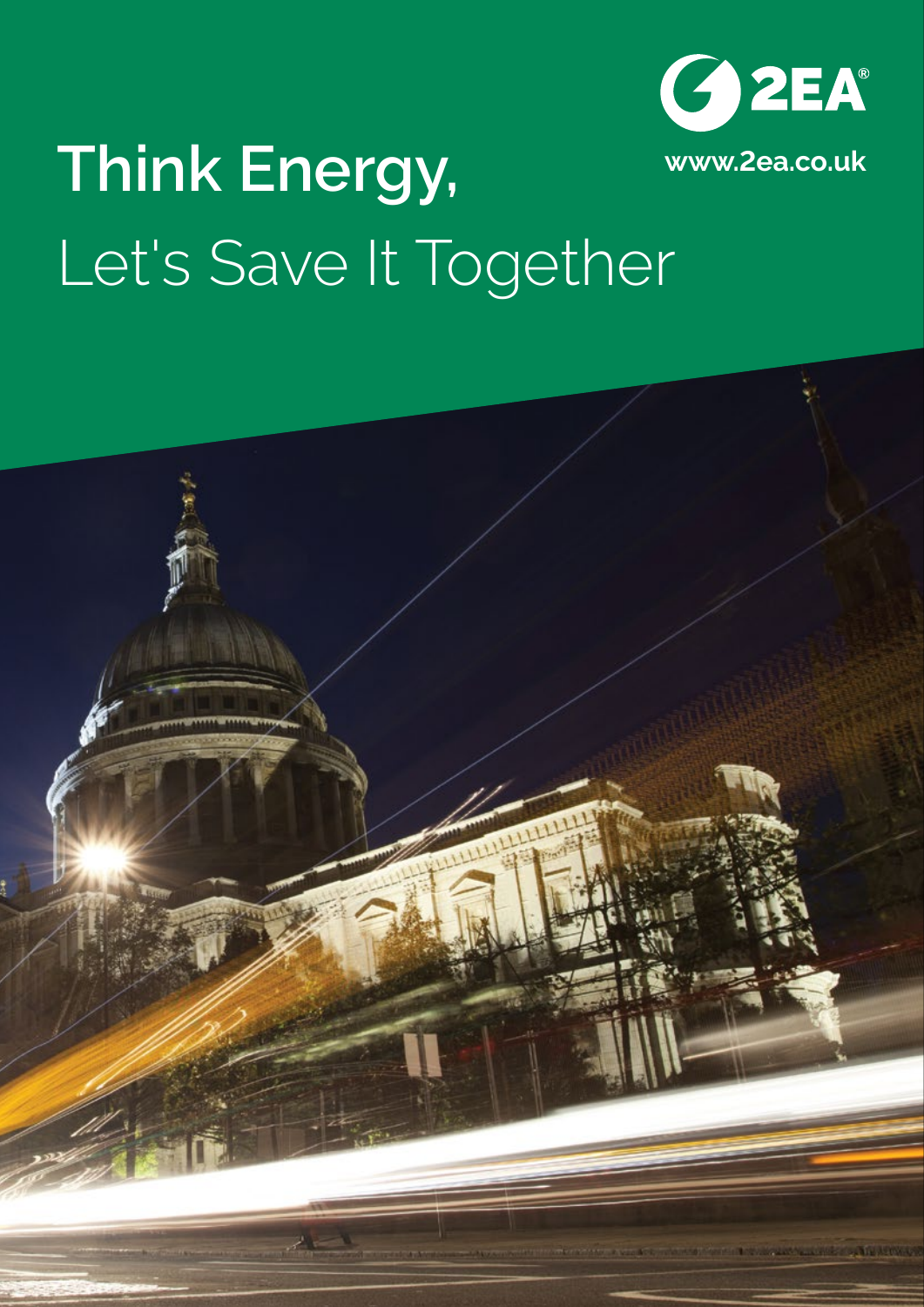### Who We Are



#### **ANDREW GARDNER**

MANAGING DIRECTOR

Andrew studied engineering at university before embarking on a successful career within the energy sector. Andrew is a registered Low Carbon Consultant, Low Carbon Energy Assessor and ESOS Lead Assessor, winning awards in 2009, 2010 and 2012 as the low carbon consultant of the year.

Being a member of the Institute of Directors and a Licentiate of CIBSE with over twenty years' experience in the industry, he is considered an expert on CHP and climate change taxation.

An interview with Andrew Gardner - **www.2ea.co.uk/CCL-Interview**

#### **07876 196 921**

 **andrew.gardner@2ea.co.uk**



#### **SEBASTIAN GRAY** COMPANY DIRECTOR

Sebastian is a CIBSE registered Low Carbon Consultant, Low Carbon Energy Assessor, ESOS Leader Assessor and Energy Management System Specialist. He has also obtained qualifications in Prince2 Project Management and training from BSI in implementing ISO 50001.

Being a member of the Institute of Directors and a Licentiate of CIBSE. Sebastian has been featured in the CIBSE Journal for his knowledge of auditing within the energy management field. He also delivered seminars around ISO 50001 and ESOS at the Facilities Show at the ExCel Centre in London.

 **07921 568 439 sebastian.gray@2ea.co.uk**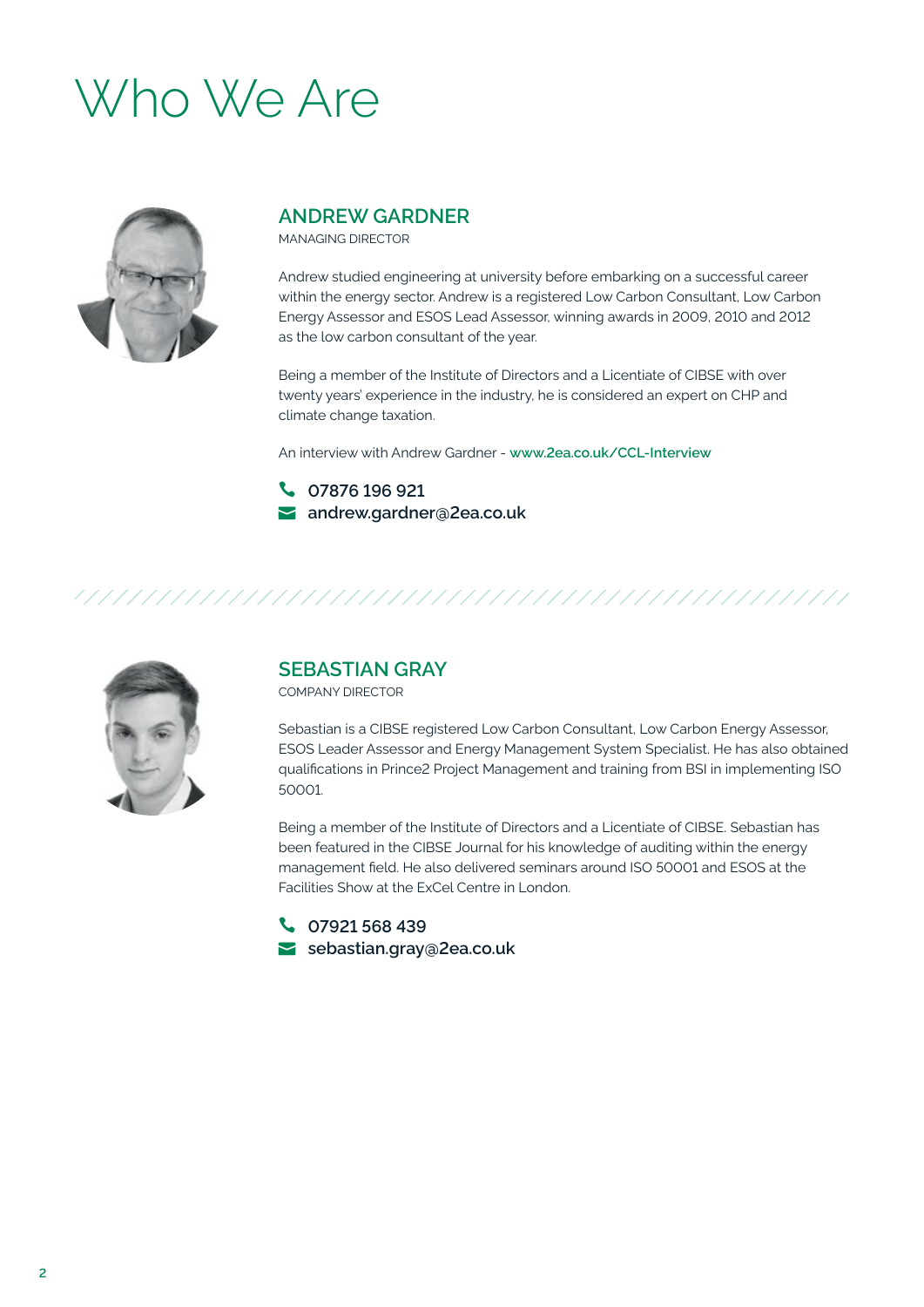### Services We Offer



**CCL/CHPQA Management Service**



 **ISO 50001 Implementation & Management**



**Energy Saving Opportunity Scheme (ESOS)**



**Display Energy Certificates (DEC)**





**CHP Health Check Up Heat Meter Verification (CHP)**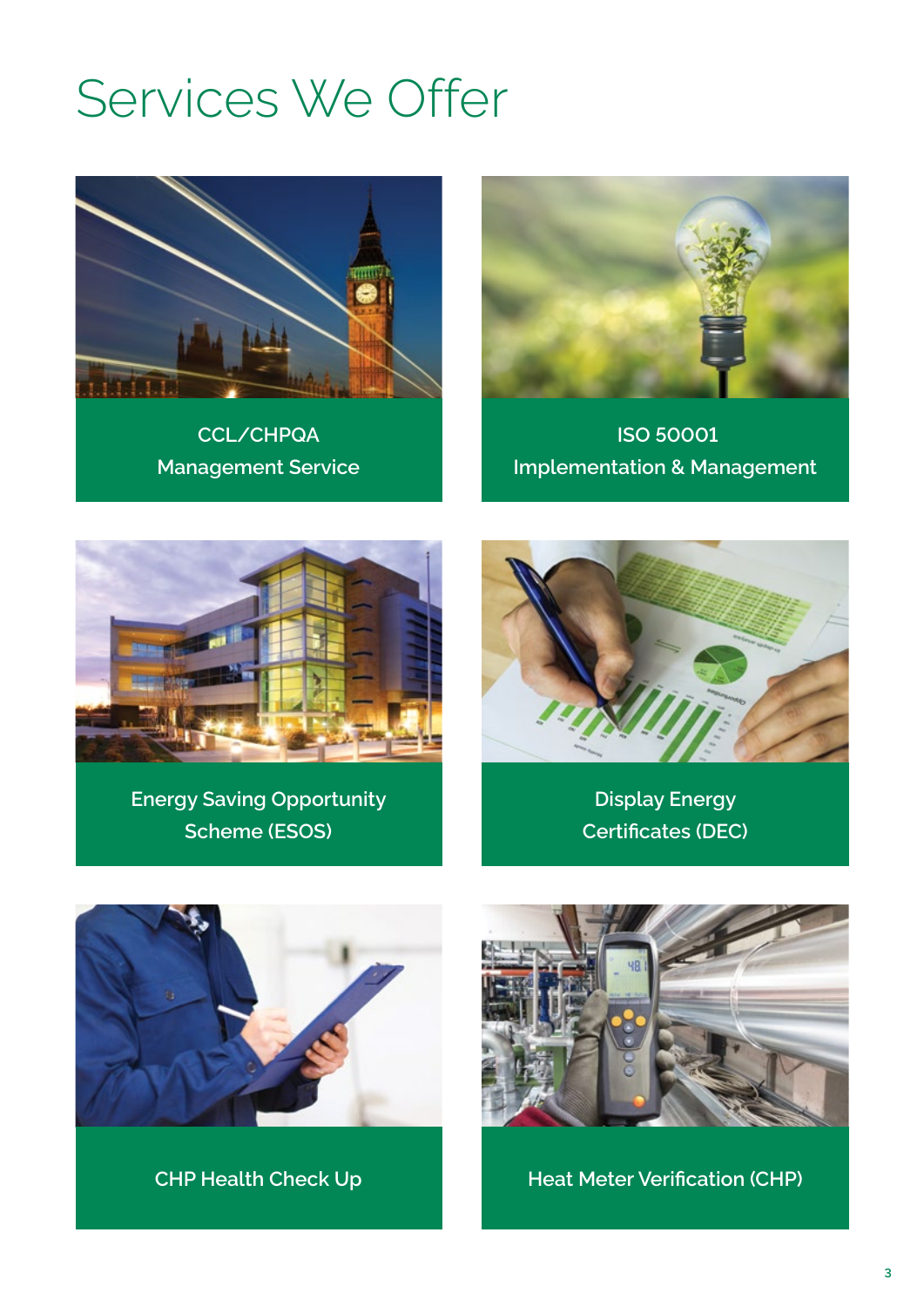## CCL Paper

### **A multi-sector analysis of the cost difference of 2017/2018 CCL Rates vs. 2019/2020 CCL Rates**

Climate Change Levy (CCL) has been around since 2001. The Carbon Reduction Commitment (CRC) has been around, on a mandatory level, since 2007. However, the government announced in 2016 that it was abolishing the CRC.

With this loss of revenue, the government decided to increase the rates of CCL every year up to 2019. Compared to previous years, 2019 will see the largest increase in CCL to date, affecting every business that does not have an exemption, CHP scheme or self-generation.

This, in effect, is an increase of around 53% - 56% for most sectors on the cost of their CCL from 2017/2018 to 2019/2020. In short, the cost of commercial energy bills will increase significantly.

Looking at seven key sectors; hotels, supermarkets, leisure centres, hospitals, offices, schools and GP

practices and using actual energy consumption figures from these seven areas, we have analysed and outlined the cost difference between paying CCL in 2017/2018 and 2019/2020.

The overall trend across these sectors is that there is an average increase in CCL costs, per site, for 2019/2020 of 56%. This means that commercial energy bills will increase by 4% purely on CCL costs.

This does not consider the potential likelihood of energy prices increasing and or changes in energy demand. Although we have assumed that energy use will remain roughly the same in 2019/2020 as it was in 2017/2018.

The CCL rates for 2020, 2021 and 2022 will be announced in the 2018 autumn budget.

A full copy of our paper can be found at: **www.2ea.co.uk/ccl-paper**

| Taxable Commodity   |            | Rate from 1st April 2017         |                                         |          | Rate from 1st April 2018 | Rate from 1st April 2019 |
|---------------------|------------|----------------------------------|-----------------------------------------|----------|--------------------------|--------------------------|
| Electricity (£/kWh) |            | £0.00568                         |                                         | £0.00583 |                          | £0.00847                 |
| Gas (£/kWh)         |            | £0.00198                         |                                         | £0.00203 |                          | £0.00339                 |
| LPG(E/kg)           |            | £0.01272                         |                                         | £0.01304 |                          | £0.02175                 |
| Sector              |            | Total CCL Payable<br>(2017/2018) | <b>Total CCL Payable</b><br>(2019/2020) |          | <b>Difference</b>        | Percentage<br>Increase   |
| <b>Hotels</b>       | £32,510.36 |                                  | £52,268.43                              |          | £19,758.07               | 61%                      |
| Supermarkets        | £23,410.54 |                                  | £35,324.32                              |          | £11,913.78               | 51%                      |
| Leisure Centres     | £8,559.07  |                                  | £13,499.74                              |          | £4,940.67                | 58%                      |
| <b>Hospitals</b>    | £79,762.89 |                                  | £122,013.06                             |          | £42,250.18               | 53%                      |
| Office Blocks       | £3,196.88  |                                  | £4,975.64                               |          | £1,778.75                | 56%                      |
| <b>Schools</b>      | £2,336.05  |                                  | £3,720.86                               |          | £1,384.81                | 59%                      |
| <b>GP Practices</b> | £424.33    |                                  | £656.27                                 |          | £231.94                  | 55%                      |

### **What Exemptions or Reliefs Apply to CCL?**

Some exemptions or reliefs apply to CCL, including:

- **CHP Schemes**
- **Climate Change Agreements (CCA)**

CHP Schemes:

By installing and operating a CHP unit, a business can apply for CCL relief on the gas used by the CHP unit by being registered with the Department of Business, Energy & Industrial Strategy (BEIS) CHP Quality Assurance (CHPQA) Programme.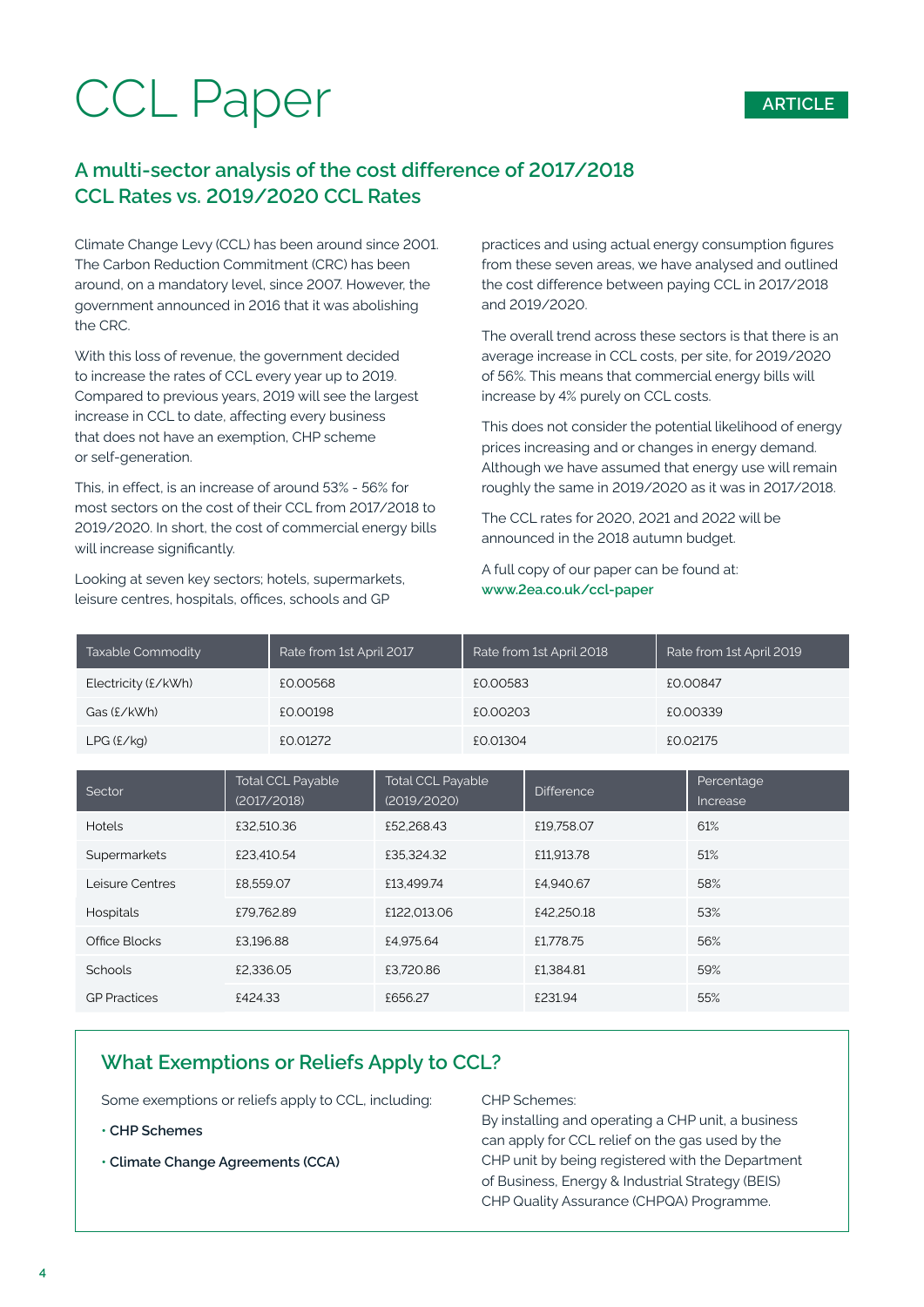### CCL/CHPQA

Climate Change Levy (CCL) is an energy tax to encourage business users to become more energy efficient, and to reduce their carbon dioxide emissions. CCL is applied at the time of supply and is charged only on the energy used. CCL applies to electricity, gas, liquid petroleum and solid fuels. However, exemptions for employing Combined Heat and Power (CHP) may be applicable.

#### **What is Combined Heat and Power?**

Combined Heat and Power, also known as cogeneration or CHP, is an extremely efficient process that harnesses the heat that is produced when energy is generated. By generating heat and power together, carbon emissions can be reduced by up to 30% by replacing heat that would otherwise be normally supplied by boilers.

For the majority of businesses, using CHP is one of the best ways to improve energy-efficiency and reduce energy costs, with existing users generally saving around 20% on their energy bills.

CHP schemes that are fully or partially certified as "Good Quality CHP" under the Combined Heat and Power Quality Assurance (CHPQA) programme and have obtained a Secretary of State (CHP) Exemption Certificate are exempt from the rates of CCL on the fuel they utilise.

#### **PACKAGE 1: STANDARD PACKAGE**

- Data correlation for annual submission (assumes copies of the site gas bills and CHP meter readings will be forwarded to 2EA on a monthly basis).
- Completion of the annual online CHPQA submission (assumes log-on details are provided to 2EA).
- Completion of annual HMRC documentation, inclusive of forms PP10 and PP11 for site.
- An annual reconciliation report for HMRC for site will be provided.
- 2EA will provide a monthly CHP operations report detailing CHP performance and CCL savings to the client.
- 2EA will provide consultancy services to client with regards to CCL issues.

#### **PACKAGE 2: PREMIUM PACKAGE**

• Data correlation for annual submission (assumes copies of the site gas and electricity bills, along with CHP meter readings, will be forwarded to 2EA on a monthly basis).

 **SERVICE** 

- Completion of the annual online CHPQA submission (assumes log-on details are provided to 2EA).
- Completion of annual HMRC documentation, inclusive of forms PP10 and PP11 for site.
- An annual reconciliation report for HMRC for site will be provided.
- A monthly CHP Savings Report, detailing CHP performance, site gas consumption, site gas cost and actual CHP savings, inclusive of climate change levy will be provided.
- An annual carbon report detailing site CO2 emissions and savings will be provided.
- An annual Primary Energy Savings Report in accordance with EU-CHP Directive 2004/8/EC will be provided.
- 2EA will provide consultancy services to client with regards to CCL issues.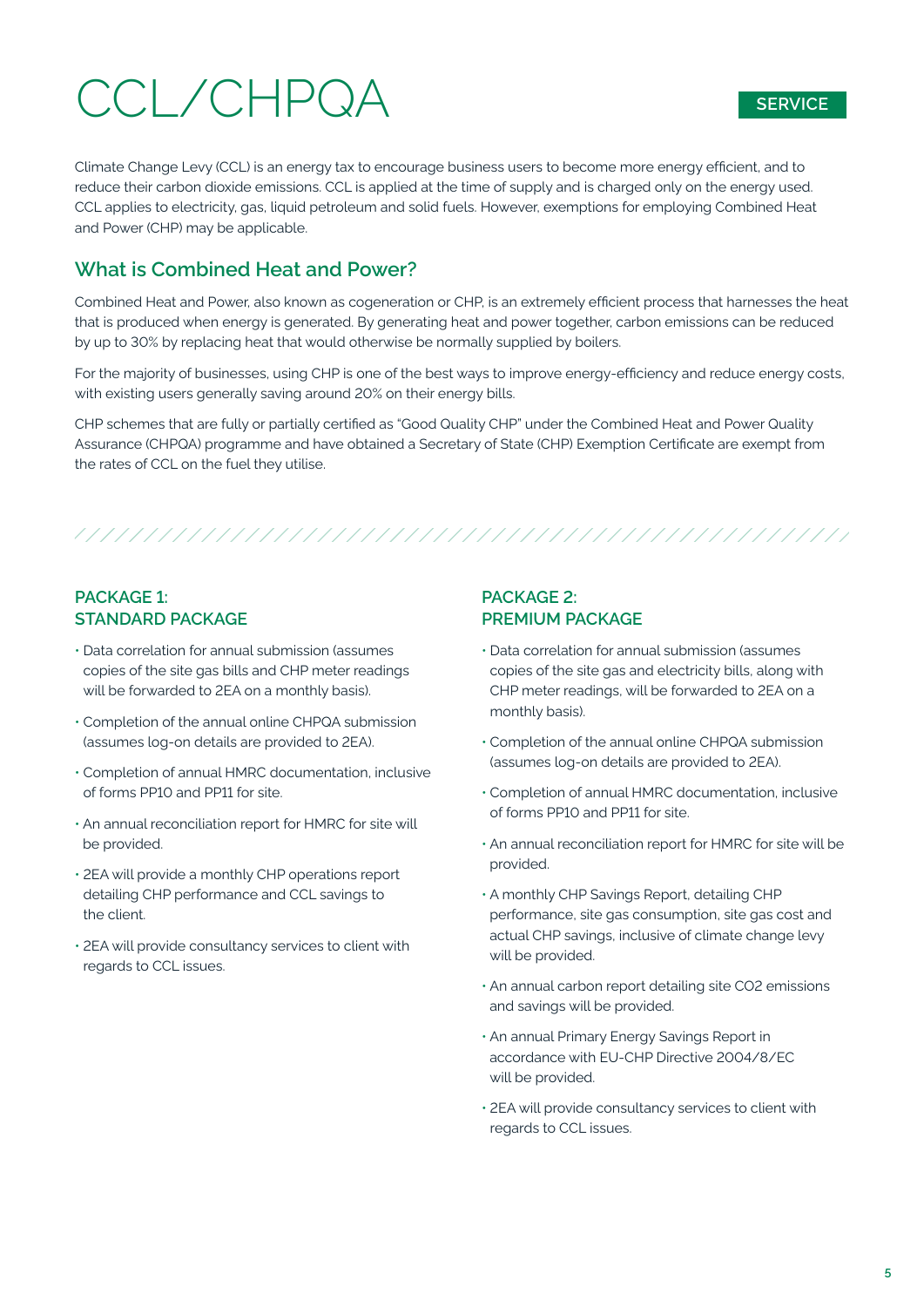### ISO 50001

ISO 50001 is an internationally recognised standard for Energy Management. It is recognised as the standard practice framework for managing your energy performance and addressing your energy costs, while also helping you to reduce your environmental impact and meet emissions reduction targets.

The ISO/FDIS 50001:2018 edition was released May 2018 and we have summarised the main points and changes that organisations currently running, implementing or looking to implement ISO 50001 should be aware of.

It should be noted that with regards to ESOS, the ESOS legislation outlines the use of ISO 50001:2011 as a route to compliance for ESOS. Government and the Environment Agency have been and are aware of the change to ISO 50001:2018. However, no further proposals for these issues have been raised.

Please note that this is the final draft and not the final standard. We have included some of the main changes compared to the previous edition:

**1. Adoption of ISO's requirements for management system standards, including a high level structure, identical core text, and common terms and definitions, to ensure a high level of compatibility with other management system standards;**

The introduction of the High Level Structure (HLS), similar to other ISOs such as 14001 and 9001 was the main focus of the new revision.

A new form of conformance or self declaration is added by seeking confirmation from third parties such as customers.

Within this revised version, they have clarified 'verbal forms'

"shall" indicates a requirement;

"should" indicates a recommendation;

"can" indicates a possibility or a capability;

"may" indicates a permission.

#### **2. Supporting integration with strategic management processes;**

Throughout the Leadership & Commitment of revised ISO. There is emphasis on ensuring that, throughout the process, things such as policy and objectives are compatible with the strategic direction of the organisation.

#### **3. Change to the Plan - Do - Check - Act Cycle**

The PDCA cycle is a pillar stone of ISO. With this new version we can see this has been updated and given a new look.

#### **4. Stronger emphasis on the role of top management;**

Within this new revision, they have emphasised the importance of cultural change. Something that was not mentioned in the previous version. Cultural and even behavioural change has started to take more of a front seat role within the development of energy management.

Many of the past 'Top Management' sections have been replaced with 'Leadership'

Within 3.1.2 top management. Further notes have been added.

#### **For example:**

Note 2 to entry: If the scope of the management system (3.2.1) covers only part of an organization, then top management refers to those who direct and control that part of the organization.





#### **Summary**

There are many changes within the newly revised version and they cannot all be included here but this revised version lays the foundations to a better understanding of what is needed in implementing ISO 50001:2018.

ISO 50001 is there to help you better manage your energy use. However, it is effectively a change management system that relies on senior people within the organisation taking a prominent and positive role in supporting and implementing this management system for the better of the organisation and their energy management.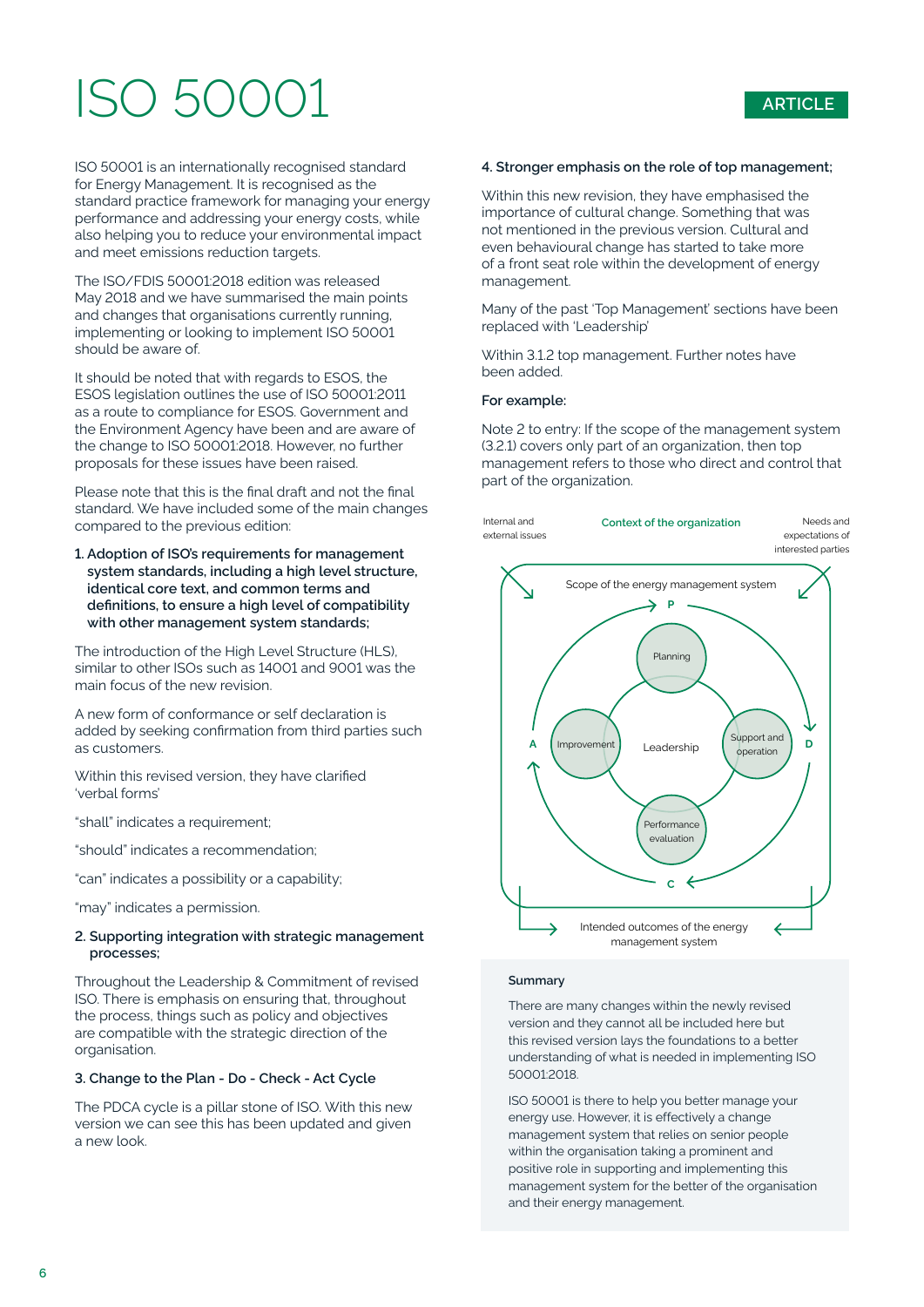### **ISO 50001** SERVICE

ISO 50001 is an internationally recognised standard for Energy Management. It is recognised as the standard practice framework for managing your energy performance and addressing your energy costs, while also helping you to reduce your environmental impact and meet emissions reduction targets.

Successful implementation depends on commitment from all levels and functions of the organisation, especially from top management. For organisations looking to become certified, we ensure your EnMS meets the standards requirements and arrange an accredited body to assess your EnMS.

#### **STAGE 1: GAP ANALYSIS**

Before you commit to an ISO 50001 implementation project we can review your existing energy management initiatives and systems, comparing them with ISO 50001 and identify areas that require action. This gap analysis will help you to understand the steps your organisation needs to take in order to achieve certification.

Our gap analysis report will also help you to determine the workload and time scale for implementing an EnMS that will achieve ISO 50001 certification by:

- Reviewing your current management practice and energy profile - including existing operations, plant & systems, energy management procedures, capability and resources.
- Outlining the requirements for ISO 50001 and confirming your organisation's potential scope of implementation and boundaries.
- Identifying level of conformance (including any deficiencies) in relation to the standard.
- Providing an improvement plan to prepare for formal assessment.
- Identifying the implementation project critical path and where you many need targeted specialist help.

#### **STAGE 2: ENERGY MAPPING**

This stage provides the opportunity to assess, quantify and benchmark your significant energy consumptions across your site(s) and a comprehensive and appropriate baseline against which to measure energy performance. This is not only a key part of the ISO 50001 requirements, it is the fundamental starting point from which all your organisation's most meaningful savings will spring.

#### **STAGE 3: ENMS IMPLEMENTATION**

In this stage of the process we work with your team to undertake systematic and comprehensive energy planning. This could mean:

- Devising appropriate objectives, targets and a supporting action plan.
- Designing and checking processes and documentation that meet ISO 50001 requirements.
- Providing additional technical support where required based on the gap analysis.
- Ensuring data management is accurate, appropriate and meaningful.

#### **STAGE 4: PRE-CERTIFICATION AUDIT**

For organisations looking to obtain ISO 50001 certification, a pre-certification audit will be carried out by our in-house BSI-trained ISO 50001 Lead Auditor. This is to ensure your EnMS meets ISO 50001 standard or to identify further action needed to become compliant.

Our analysis and report will identify any areas of nonconformity and provide a corrective action plan to make you ready for a formal assessment by a certified body.

Please note that you must be able to demonstrate that your EnMS has been fully operative for a minimum of three months and has been subject to internal auditing in order to generate enough records to provide certifiers with evidence of conformance. This essential 'live operation' of the system is built into the implementation project timeline generated by our Stage One Gap Analysis Report.

As part of our service we undertake energy assessment to ensure the EnMS that has been implemented works to the standards requirements.

#### **STAGE 5: POST-CERTIFICATION**

Post-certification we offer on-going support to your team. This could take any one of several forms, ranging from technical support for individual energy projects, through data handling and management to legal compliance issues. We can also conduct regular auditing and provide support for top level management reviews to maintain the effectiveness of your EnMS and conformity to ISO 50001.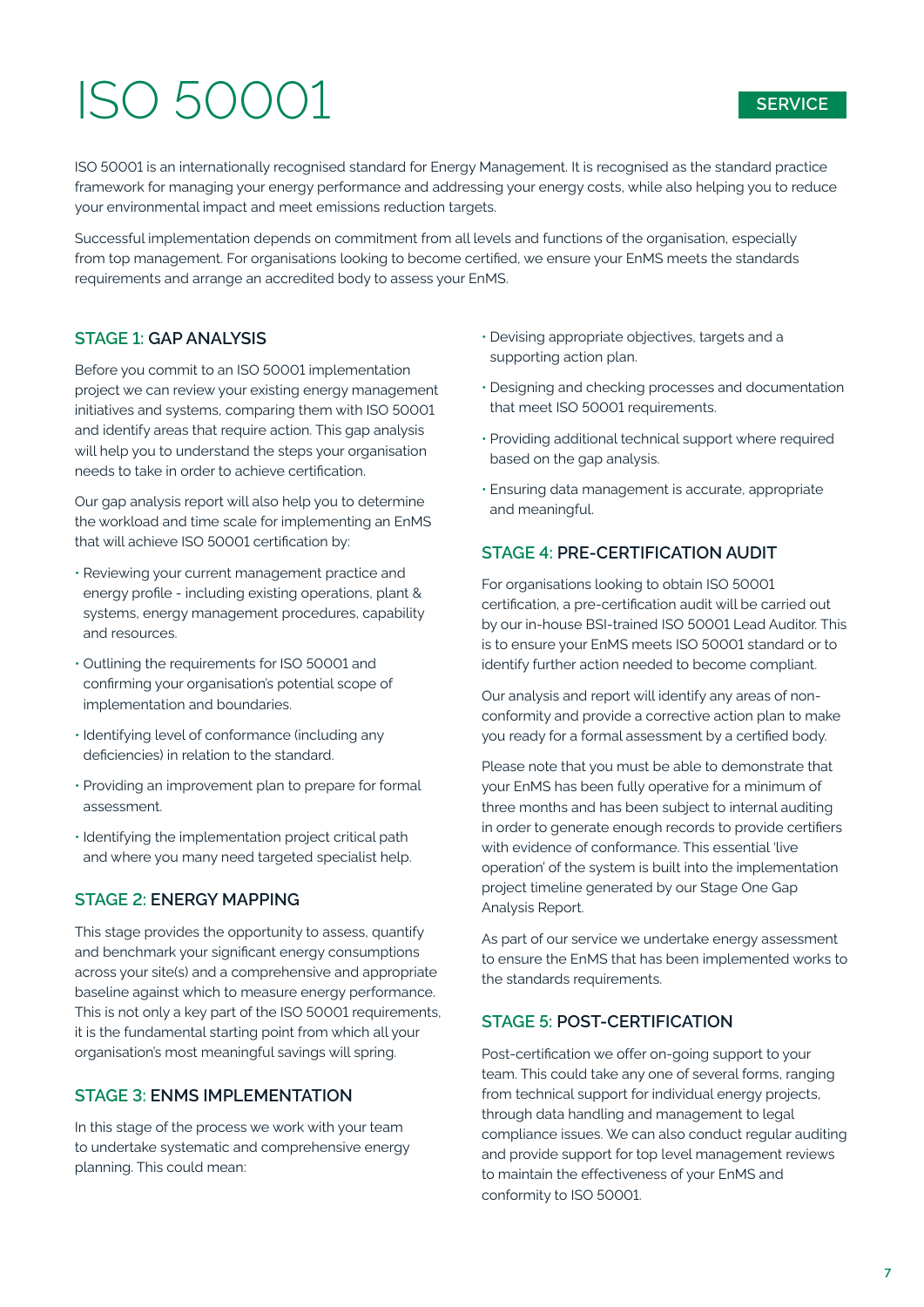### ESOS Phase 2 — Advice from ESOS Lead Assessors

Unlike Phase 1, participants of ESOS have had plenty of time to get prepared for Phase 2.

As you are no doubt aware, ESOS requires participants to review their energy consumption within three (3) specific areas:

- 1. Industrial Processes
- 2. Transport
- 3. Buildings

As we approach the start of Year 4 in Phase 2 of ESOS, the guidance requires that energy consumption data covers the specific date of the 31st December 2018.

We would, therefore, recommend that the period 1st April 2018 to 31st March 2019 is utilised for your ESOS reporting. Please note that if you are not already recording transport mileage; you should make provision to do so for the above period.

 **ARTICLE** 

Participants must also conduct audits to identify cost-effective energy saving opportunities and report compliance to the scheme's administrator by the 5th December 2019.

Taking action now to ensure that this data is recorded and correlated correctly will make your reporting in 2019 far easier for all concerned.

| Compliance<br>Phase | Qualification<br>Date | Compliance<br>Period                        | Compliance<br>Date |
|---------------------|-----------------------|---------------------------------------------|--------------------|
|                     | 31st December 2014    | From 17th July 2014 to 5th December 2015    | 5th December 2015  |
|                     | 31st December 2018    | From 6th December 2015 to 5th December 2019 | 5th December 2019  |
| 3                   | 31st December 2022    | From 6th December 2019 to 5th December 2023 | 5th December 2023  |
|                     | 31st December 2026    | From 6th December 2023 to 5th December 2027 | 5th December 2027  |

Our advice is not to delay the process any longer. Despite the legal requirement to comply with ESOS, the compliance process will provide a comprehensive overview of your organisation's energy consumption, highlighting energy saving opportunities which could benefit your business greatly. Therefore, the sooner you comply, the sooner you can start saving money for your business.

We understand that this process can be overwhelming so we have put together this simplified guide on the steps that are required to complete ESOS and help you reach compliance by the 5th of December.

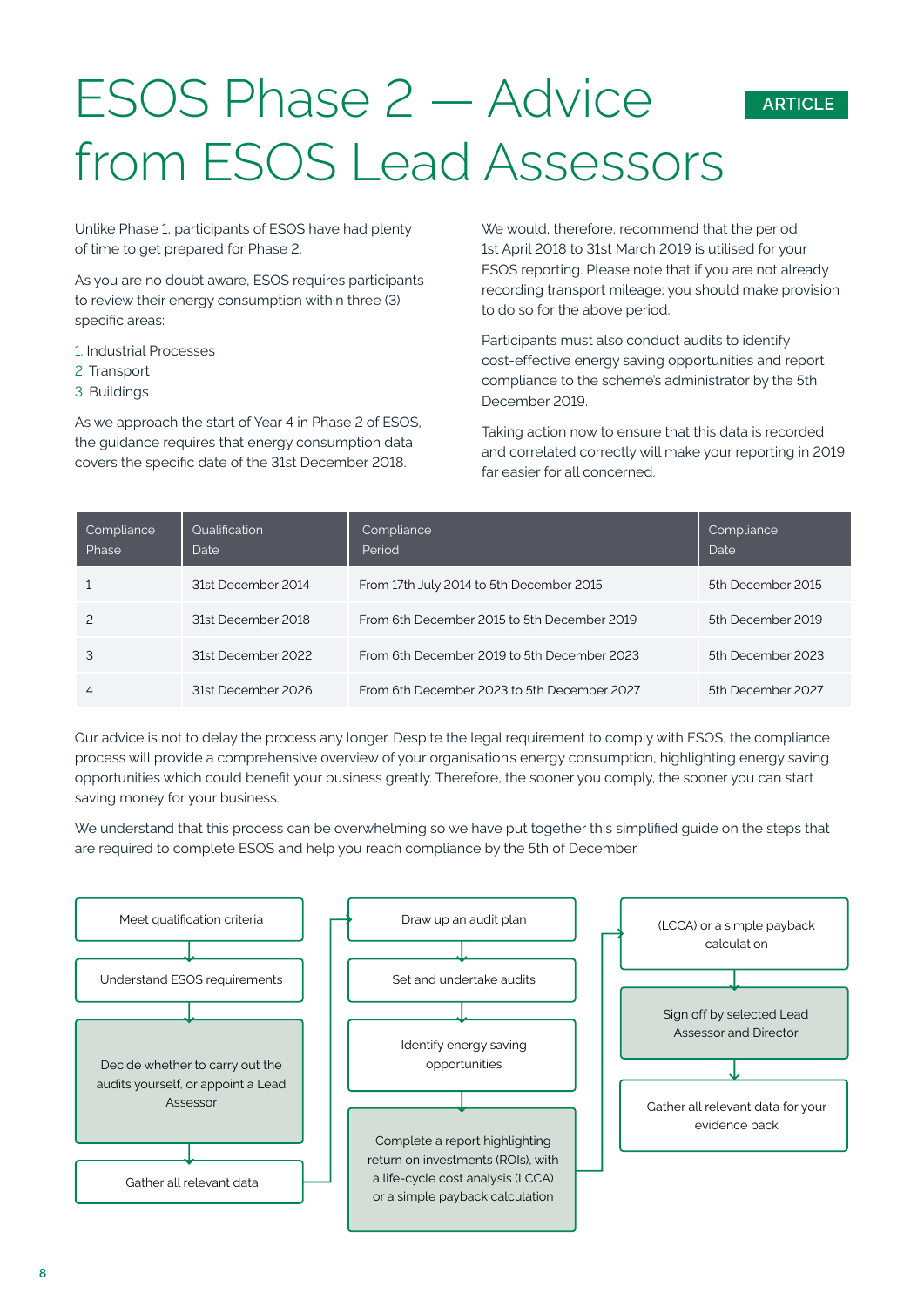### ESOS

The Energy Savings Opportunity Scheme (ESOS) is a mandatory energy assessment and energy saving identification scheme for large undertakings (and their corporate groups).

The scheme is applicable throughout the UK and applies to any undertaking which carries out business activity and matches with any of the following criteria:

- **1.** It has 250 or more staff.
- **2.** It has less than 250 staff but has an annual turnover exceeding €50m and a balance sheet exceeding €43m.
- **3.** It is part of a corporate group which includes a large undertaking (as defined by (1) or (2), above).

We are currently in Phase 2 Year 3. The guidance requires that energy consumption data covers the specific date of the 31st December 2018. We recommend that the period 1st April 2018 to 31st March 2019 is utilised for your ESOS reporting.

We have two CIBSE registered UK ESOS Lead Assessors and we offer three main ESOS management packages to help you meet the requirements of the Energy Savings Opportunity Scheme.

#### **PACKAGE 1: ESOS MANAGEMENT**

- Data correlation of ESOS applicable energy consumptions, transport mileage and invoices to determine total energy consumption/expenditure.
- Identify areas of significant energy use and provide advice on de-minimis limits.
- Provide Organisational Chart identifying total energy use, areas of energy use, such as buildings, transport and industrial processes.
- Review the ESOS compliant assessment routes to cover areas of significant energy use.
- Act as Lead Assessor and undertake ESOS Audits or advise on compliant alternatives.
- Identify energy saving opportunities and present audit recommendations.
- Provide report for the presentation of ESOS Assessment findings.
- Compilation of data required for an ESOS Evidence Pack; including but not limited to:
- Details of the undertakings making up participant and identification of the responsible undertaking.
- Details of named personnel required to be registered as part of ESOS.
- Details of the Lead Assessor.
- List of identified areas of significant energy consumption.
- Details of compliance route to cover areas of significant energy consumption.
- Details of audit methodology.
- Correlation of correspondence with the relevant authority.
- Determination of Exclusions and Onward Supplies as defined in the ESOS Guidance.
- Certificate of Audit Compliance.
- Consultancy services to client with regards to ESOS issues.

#### **PACKAGE 2: ESOS ENERGY REPORTING**

- Data correlation of ESOS applicable energy consumptions, transport mileage and invoices to determine total energy consumption/expenditure.
- Identify areas of significant energy use and provide an Organisational Chart identifying areas of significant energy use, such as buildings, transport and industrial processes.
- Review the ESOS compliant assessment routes and suggest audit process to cover areas of significant energy use.

#### **PACKAGE 3: ESOS EVIDENCE AUDIT**

- Review of participants' ESOS applicable energy consumptions, transport mileage and invoices used to determine total energy consumption/expenditure.
- Review of participants' areas of significant energy use and de-minimis limits.
- Review of participants' assessment routes covering areas of significant energy use.
- Review of participants' ESOS Audits or compliant alternatives.
- Review of participants' ESOS Evidence Pack.
- Provision of a Certificate of Audit Compliance.

#### **SERVICE**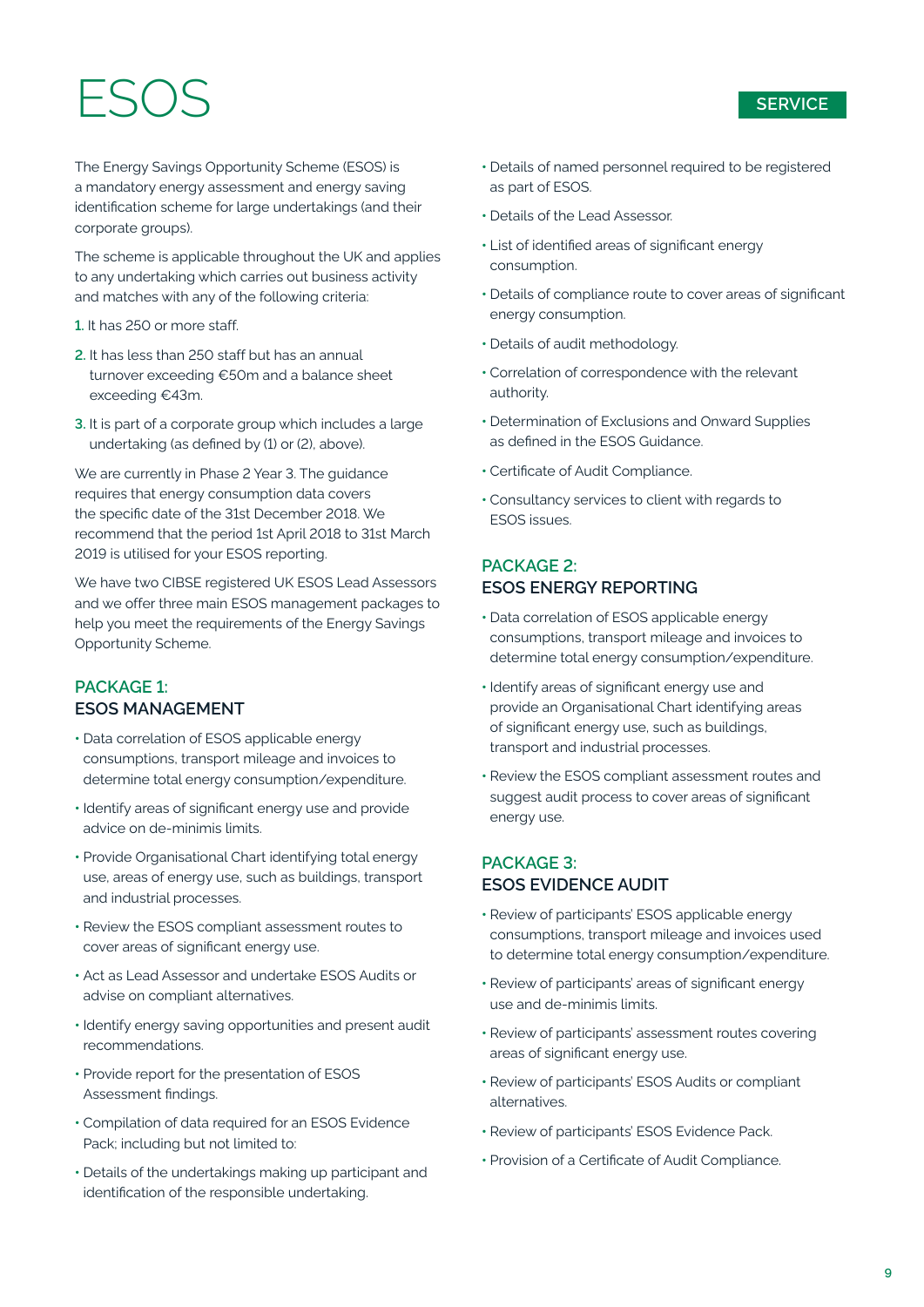## Energy in 2018 **ARTICLE**

The energy reporting sector for the United Kingdom is still in its infancy compared to other sectors. With the important issues of rising energy costs and climate change; the government understand that the industry needs to be improved while maintaining business as usual.

With the removal of the Carbon Reduction Commitment in 2019, the government is seeking to implement a new and improved reporting system.

The Department for Business, Energy and Industrial Strategy (BEIS) is currently in the planning stage of the new Streamlined Energy and Carbon Reporting scheme.

This will improve the way in which businesses report their energy use, and provide businesses with the information needed to identify how they can reduce energy bills. Further information is available on page 12 of this brochure.

#### **MEES/EPC/DEC**

The Minimum Energy Efficiency Standard, Energy Performance Certificates and Display Energy Certificates are all covered within this section of the article because they all play a crucial role in the sector.

The legislation behind Display Energy Certificates will not change. This went to a Parliamentary committee in 2016, and the outcome was that they will stay in place for public buildings above 250 sqm.

It is worth noting that private sector organisations can use DEC's as long as their type of building is covered by the system software and many continue to do so year on year.

The Minimum Energy Efficiency Standard is a new standard coming into force in 2018. It aims, through the use of Energy Performance Certificates (EPCs), to prevent landlords renting out properties that fall below a certain rating on an EPC.

Landlords of non-domestic private rented properties, including public sector landlords, are not eligible to rent, or renew, existing tenancies, if their properties fall below an EPC band rating of F or G. This came into force on 1st April 2018.

For landlords of domestic private rented properties, the building must have an EPC rating of E or better.

For landlords, this means that to rent their properties, they need to undertake an EPC audit. This audit must produce a band rating of E or better.

#### **Smart Meters**

Smart Meters within the commercial sector have been around for some time. However, smart meters for domestic properties have been slowly making their way into British households. Currently the market is on Smart Metering Equipment Technical Specification: version (SMETs1).

The issues that have arisen with these meters are that each supplier has their own smart meter connected to a mobile network. When a customer wants to switch energy provider, these smart meters then become obsolete, and a new smart meter must be fitted.

The second issue is that meters have on multiple occasions either billed too much or too little and in some cases have found that LED lighting on dimmable settings confuse these SMETs1 smart meters. From this, SMETs2 will be coming into force in 2018 or 2019, meaning the programme for this new set of smart meters is on track.

#### **Capacity Market**

Participants of the 2018 Capacity Market were able to bid for contracts in auctions held four years prior to the delivery date, meaning successful contracts for the 1st October 2018 took place back in December 2014. Some additional auctions will be held a year prior to delivery, with the aim to capture capacity from demand-side responders, while also allowing secondary trading of capacity obligations secured the first time around.

Auctions will follow the 'descending clock' format, starting with offers of £75/MWh and reducing until the minimum price is reached; at which point the capacity offered by bidders is equal to the generation required.

The Department for Business, Energy and Industrial Strategy (BEIS) announced late last year that the derating of battery projects would be cut by 80% in upcoming auctions. For short-duration battery projects, this could become unprofitable.

The department said its review of the auction rules was prompted by "(a) emerging evidence that market signals were driving the deployment of limited duration batteries that could generate continuously for a maximum of 30-60 minutes, and (b) initial analysis from National Grid that suggested that the duration of stress events may frequently exceed this."

"This raised concerns regarding the potential for storage to be over-rewarded in the Capacity Market relative to its ability to contribute capacity during longer stress events, which in turn could lead to a reduction in security of supply."

You can find the full article at: **https://www.2ea.co.uk/energy-in-2018**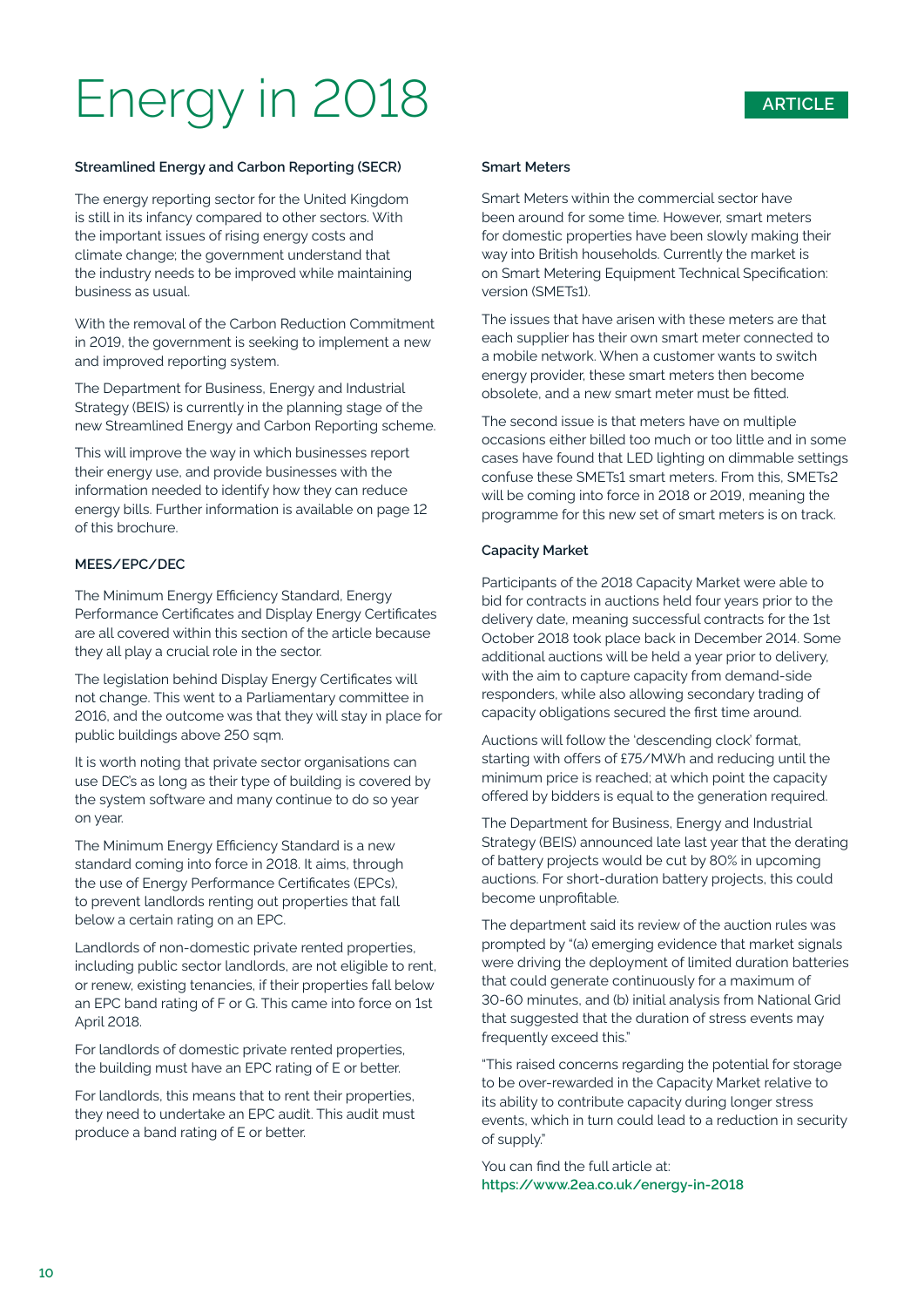### Display Energy Certificates i  **SERVICE**



A Display Energy Certificate is a mandatory requirement in the public sector.

The Display Energy Certificate (DEC) provides an up to date snapshot and rating of how well a particular building is performing, based upon actual energy consumption. This rating is reassessed each year and as part of our service we provide an on-site audit that identifies where further energy savings can be made.

#### **Our package includes:**

- Data correlation for the building for DEC submission
- Carry out DEC Audit Survey of assessment building
- Completion of all documentation for DEC submission
- A DEC Certificate
- An Advisory Report, where appropriate
- A DEC Audit Report specific to site, highlighting energy saving measures
- Lodging of the certificate with the appropriate regulatory body
- Consultancy services to client with regards to DEC issues

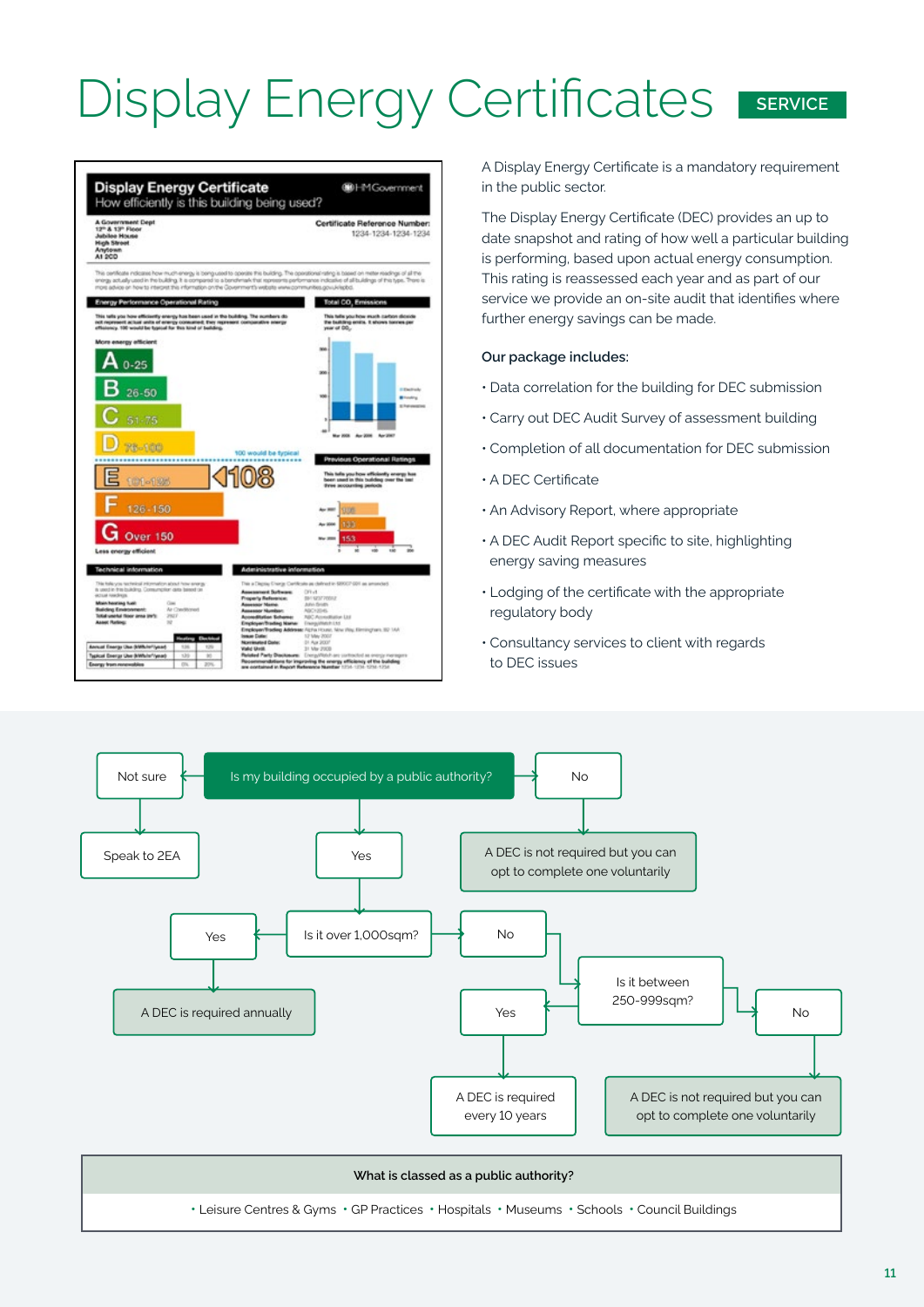### SECR

**When we look at the energy legislation landscape for the UK, we can see its history is not that old. In the last ten to twenty years, we have seen some of the most important legislation come into force and will soon see some of it abolished.**

A consultation in March 2016 set out the road to abolishing the Carbon Reduction Commitment (CRC) and it is currently in its last phase, ending in 2019. With this, the rates of Climate Change Levy are set to rise significantly come April 2019.

Alongside this, there was significant support for mandatory reporting to be continued. Because of this, the government also announced a consultation on a simplified reporting framework for introduction in April 2019.

The Department for Business, Energy & Industrial Strategy (BEIS) launched a public consultation, 'Reforming the business energy efficiency tax landscape', in 2015 and published the results in 2016. Since then they have continued to work with industry in furthering the development of this framework. BEIS gave presentations at various events including EMEX and in November 2017, it held a Streamlined Energy & Carbon Reporting (SECR) launch event. From there it held further events at its head office. The consultation closed on 4th January 2018.

In July 2018, they released their proposal response for introducing a Streamlined Energy & Carbon Reporting or SECR for short. They found with CRC ending, CCL rates increasing and SECR being introduced, there is a net societal benefit of £698 million.

#### **The first question everyone will want to know is; does this apply to my organisation?**

SECR will apply to all quoted companies and large incorporated unquoted companies with at least 250 staff or an annual turnover greater than £36m, and an annual balance sheet total greater than £18m. This has been chosen based on the responses from the consultation and is taken from the Companies Act 2006. This will be via voluntary electronic reporting but may be changed in the future.

Limited Liability Partnerships (LLPs) are required to include SECR information in their annual reports.

SECR will be delivered through annual reports. However, UK subsidiaries that qualify for SECR will not be required to report where they are covered by a parent group report but they can report voluntarily if they wish. Subsidiaries with parent companies outside the UK will also have to report.

SECR will be applied throughout the UK. This falls in line with other reporting mechanisms currently in place. This also makes it easier to manage across the board and gives a universal framework for everyone to work within.

SECR will have exemptions. If a company falls within the scope of SECR, but is a low energy user, it will not have to disclose their SECR information if they can confirm they used 40,000kWh or less in the last 12 month period.

Quoted companies already disclose Scope 1 & 2 GHG Emissions and an intensity metric in their annual reports and should, where practical, report on global energy use.

Unquoted companies will be required, where practical, to report their UK energy use and associated Scope 1 & 2 GHG Emissions as well as an intensity metric. Energy use within the scope, as a minimum, should include electricity, gas and transport with transport defined as road, rail, air and shipping.

SECR will require companies within the scope to provide commentary on energy efficiency actions taken in the financial year.

In summary, this truly puts energy on the boardroom table. Many companies think it is a fixed cost, but it is not. This will change the way companies think about energy.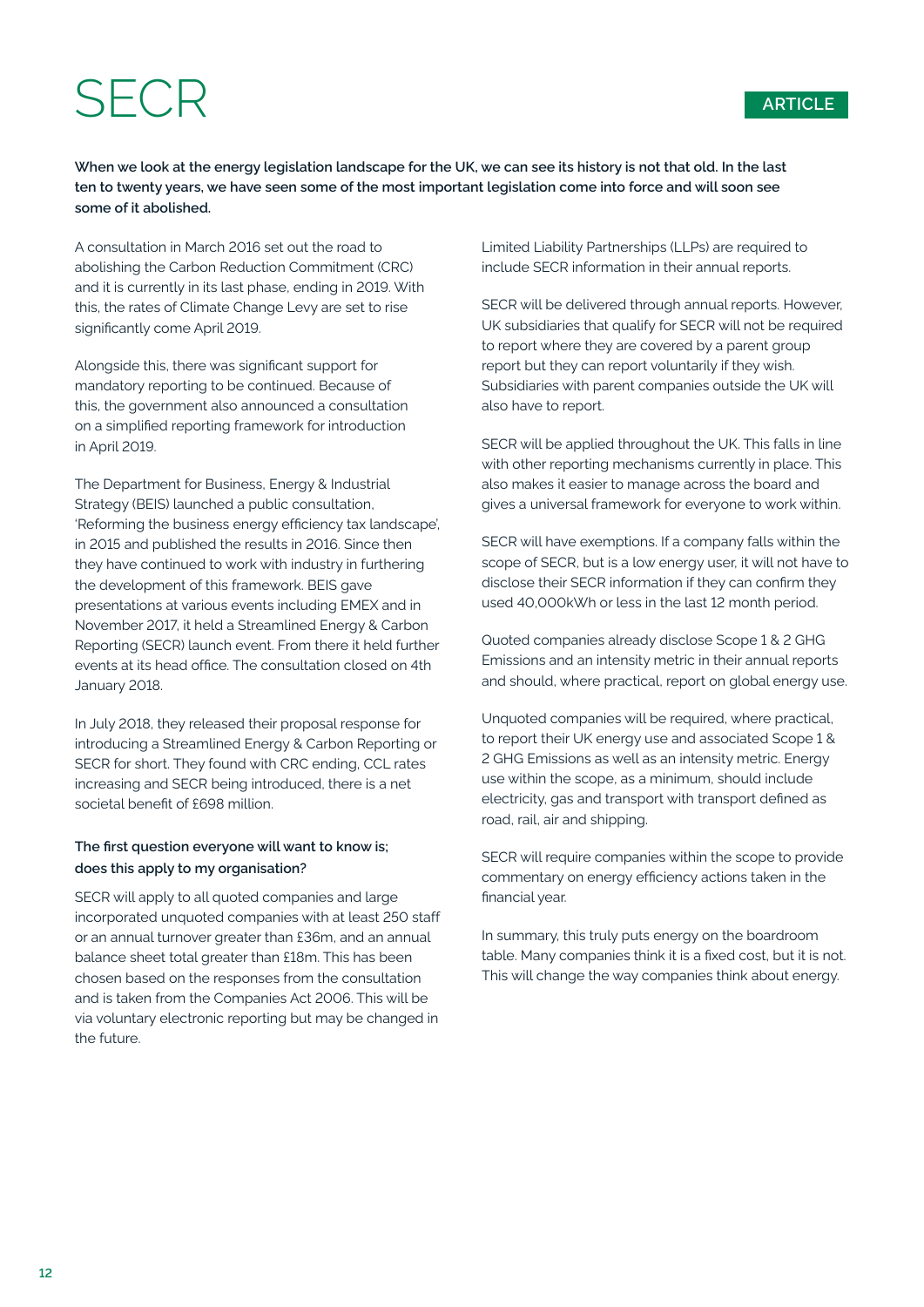## CHP Health Check Up<sub>sERVICE</sub>

**It is essential to carry out regular checks on any CHP units that are in place to ensure they are working efficiently and providing maximum return on investment.**

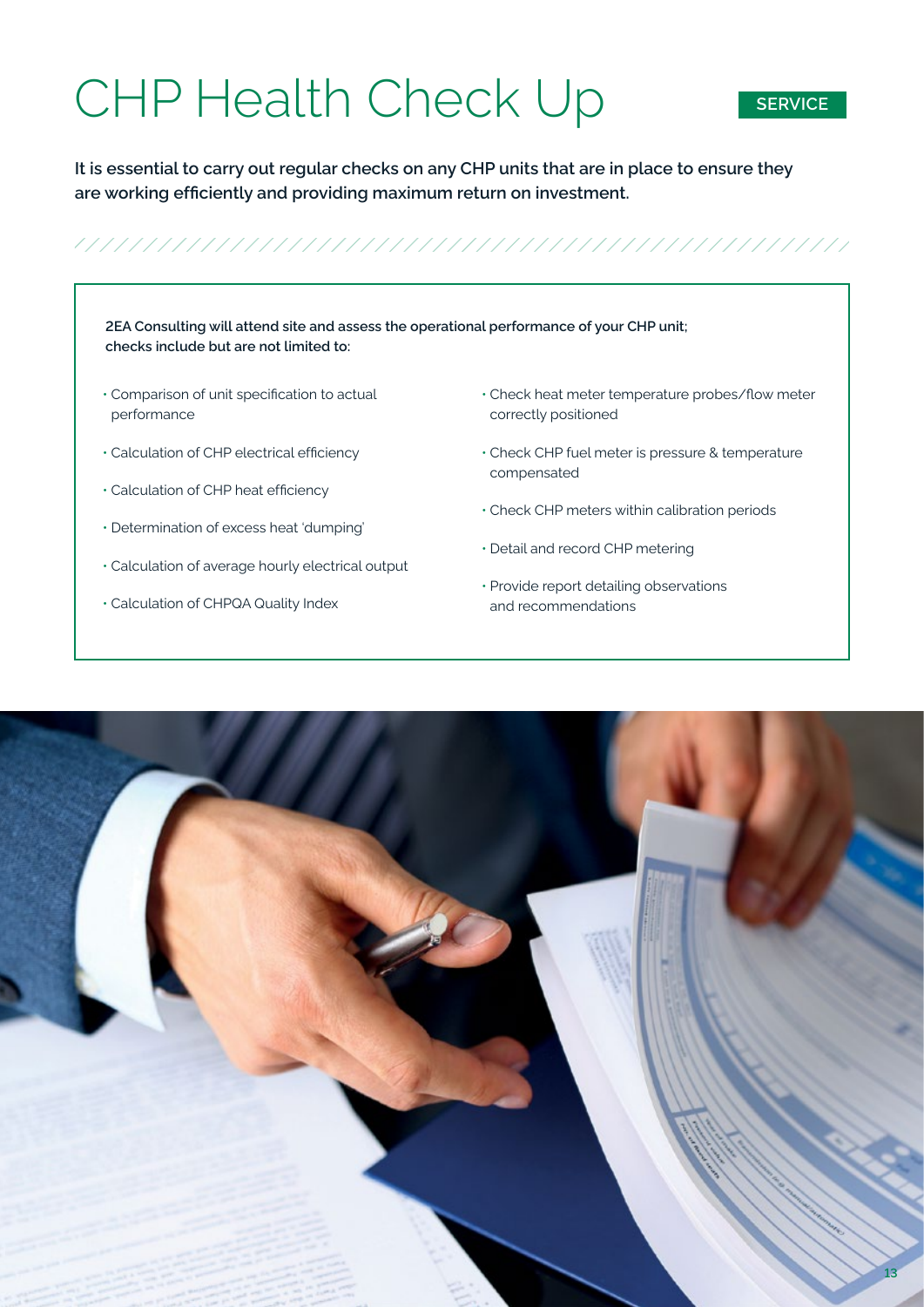### CHP Heat Meter Verification What you need to know?

**Heat meter verification is the process or procedure by which the correct operation of the heat meter installation is confirmed within a Combined Heat & Power Unit or CHP as it is commonly known.**

#### **Who carries out CHP Heat Meter Verification?**

A trained engineer will visit a client's CHP site and verify that the heat metering equipment is installed correctly and is accurately recording heat used by the site.

#### **How has heat meter verification developed since its initial launch?**

Initially, heat meters fitted to small CHP installations could be fitted with a pulse card in the integrator to simulate water flow – called fixed flow metering. Some installations were fitted with actual flow meters which could either be mechanical turbine or electronic types. Electronic types include ultrasonic or measurement by fluid oscillation principles.

The introduction of actual flow meters has required an increased understanding of water flows and pipe-work installations.

#### **How does heat meter verification work?**

The general principle behind heat meter verification ensures that water flow and temperature signals fed to the integrator accurately represent actual flows and temperatures. This is achieved by the use of calibrated instrumentation backed up by reference calculation. The integrator is also checked for correct interpretation of the signals.

The process is not intrusive and does not interrupt operation of the site.

#### **What are the benefits of undertaking heat meter verification?**

Correct meter operation is essential to ensure that site heat usage is recorded accurately. This will maximise the financial benefit to the CHP operator. The CHPQA programme requires each meter to be checked on a two yearly basis.

#### **Advice or guidance for anyone looking to complete heat meter verification?**

Heat meter verification is a procedure carried out by an independent party, properly equipped with calibrated measuring equipment. A good all round knowledge of CHP, boilers and associated pipework is essential to carry out this work successfully. The use of an independent party is particularly important in order to satisfy BEIS/ CHPQA that a site is accurately recording heat usage.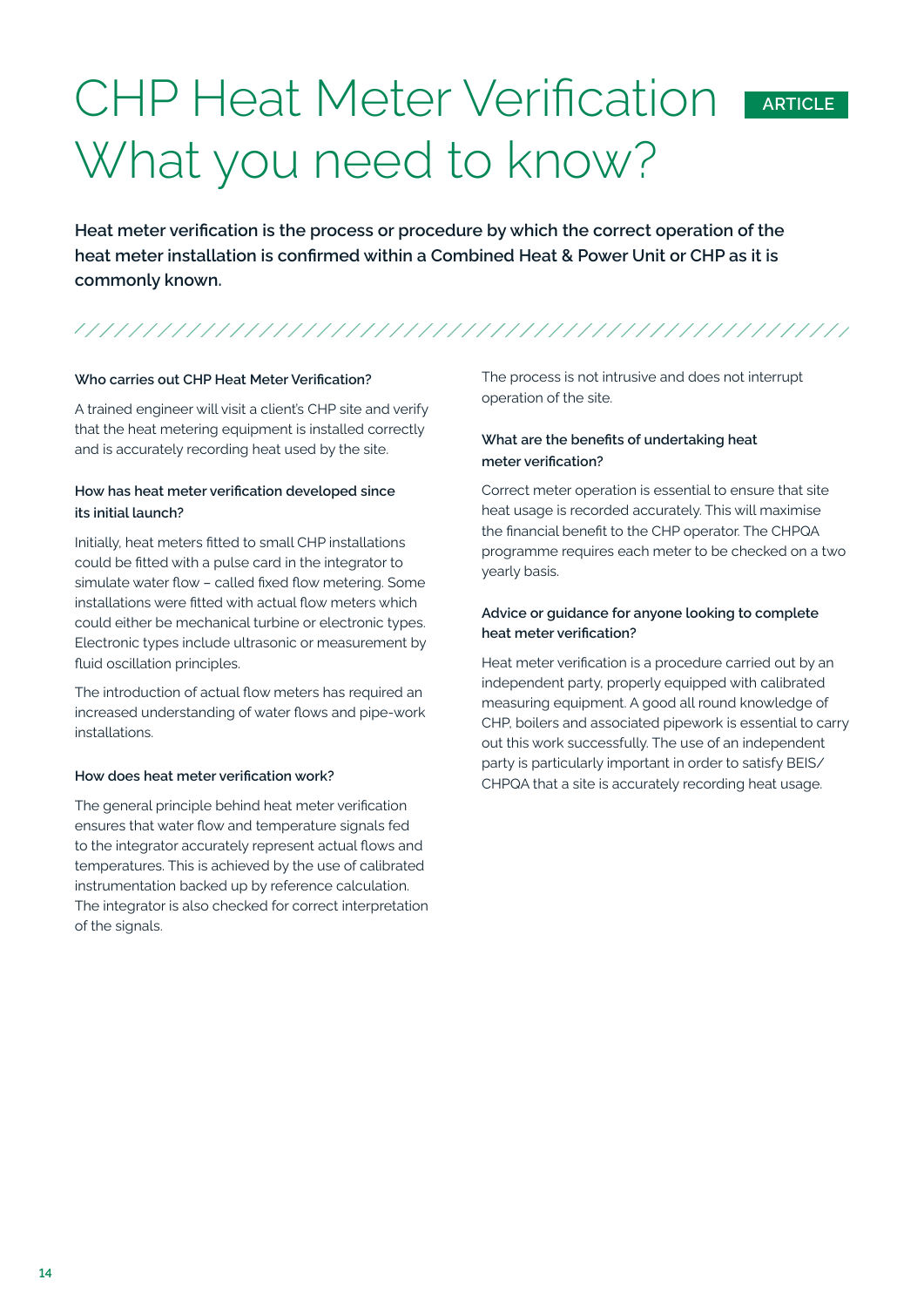### **Heat Meter Verification** SERVICE

#### **Heat Meter Verification (CHP)**

To maintain registration under the CHPQA Programme, CHP heat meters need to be calibrated every two (2) years. As stated by the guidance: "All meters that are used for self-assessment that are not independently calibrated by others (such as gas or electricity supply companies) should be regularly calibrated or validated in accordance with a calibration schedule.

For heat meters that are supplied as a package comprising a flow meter, a pair of temperature sensors and a calculator (BS EN 1434-1:2007) recalibration is required in accordance with the manufacturer's specification; calibration of secondary components such as transducers, transmitters and computations should occur every 2 years".

#### **Our Service includes:**

- Attend site and carry out non-invasive heat meter verification procedure, checking:
- Accuracy of the flow meter
- Accuracy of the temperature probes
- Accuracy of the calculator
- Identification of faults and recommendations for improvements
- Issue of Heat Meter Verification Certificate